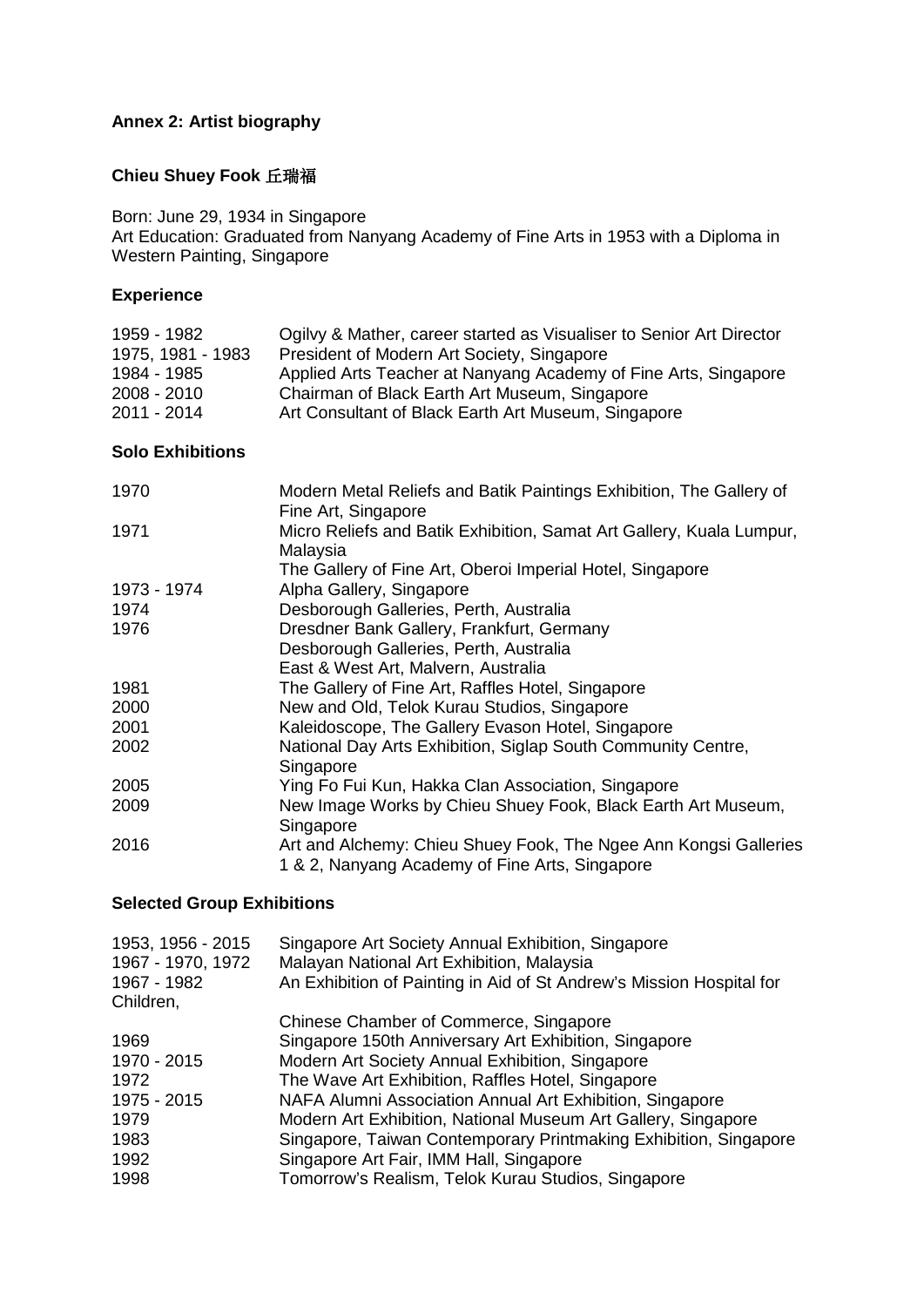| 1998        | Glass on Tiles, Telok Kurau Studios, Singapore                                                                                 |
|-------------|--------------------------------------------------------------------------------------------------------------------------------|
|             | Current of The Straits Art Exhibition, Orchard Point Exhibition Hall, Singapore                                                |
| 1998 - 2015 | Club NAFA Art Exhibition, Singapore                                                                                            |
| 1990 - 2015 | Asian International Annual Art Exhibition, various countries                                                                   |
| 2000        | Creative Centre National Art Exhibition, Kuala Lumpur, Malaysia                                                                |
|             | Cité Internationale des Arts, Paris, France                                                                                    |
|             | Alpha Revival, DP Space, Singapore                                                                                             |
| 2001        | Singapore-New Zealand Cultural Exchange Art Exhibition, Auckland Chinese                                                       |
|             | Community Centre Inc., New Zealand                                                                                             |
| 2002        | <b>Expressive Fascination Arts Exhibition, Singapore</b>                                                                       |
|             | Vistas of Internal Spaces, Singapore                                                                                           |
| 2003        | NAFA Fundraising Art Show, Sculpture Square, Singapore                                                                         |
| 2005        | Art of the Second Generation, Gallery 3, Nanyang Academy of Fine Arts,                                                         |
|             | Singapore                                                                                                                      |
|             | Art Brickfest, Wheelock Place, Singapore                                                                                       |
| 2006        | Important Second-Generation Artists Series 2, DLR Gallery, Singapore                                                           |
| 2007        | Unique 9: Recent Paintings by 9 Singapore Artists, Cape of Good Hope                                                           |
|             | Gallery, Singapore                                                                                                             |
|             | Art Exhibition Thai, Malaysia, Singapore, Prince Songkla University, Thailand                                                  |
| 2008        | Nanyang 70 Years After, Galleries 1, 2 & 3, Nanyang Academy of Fine Arts,                                                      |
|             | Singapore                                                                                                                      |
| 2009        | 3000 Years' Passion and Colours: Our Artists Our Legacy, Black Earth Art                                                       |
|             | Museum, Singapore                                                                                                              |
| 2010        | Korea-Singapore Contemporary Art Exchange Exhibition, South Korea                                                              |
|             | Art Expo Malaysia, Kuala Lumpur, Malaysia                                                                                      |
| 2012        | Art Revolution Taipei, Taiwan                                                                                                  |
| 2013        | China-Singapore Art Exhibition for celebration of 19th anniversary of the<br>founding of Suzhou Industrial Park, Suzhou, China |
|             | Federation of Art Societies Anniversary Celebration Exhibition, Singapore                                                      |
| 2014        | 28th Asian International Art Exhibition, Modern Art Society, Kinmen, Taiwan                                                    |
|             | India Cultural Exchange - The Nanyang Spirit Exhibition of Art by 22 artists                                                   |
|             | from Singapore, Singapore Art Society, New Delhi, India                                                                        |
|             | The 1st Langkawi Art Biennale 2014, Art Malaysia Association, Langkawi,                                                        |
|             | Malaysia                                                                                                                       |
| 2015        | Enchanting India, India-inspired Art by 22 artists of Singapore Art Society                                                    |
|             | Bounteous Golden Jubilee SG50 @ ION Art Gallery, Singapore                                                                     |
|             | WOW! Merlion, Odyssey Dance Theatre Ltd Singapore, Victoria Theatre,                                                           |
|             | Singapore                                                                                                                      |
|             |                                                                                                                                |

## **Awards**

| 1970 | 1st Prize – Water House, Instant Asia Art Competition, Singapore          |
|------|---------------------------------------------------------------------------|
| 1971 | Double Citation Awards - Demon Fish, New York, United States              |
| 1982 | 1st Prize, Creativity Competition, Modern Art Society, Singapore          |
| 1983 | Wall Mural Art Award, Neptune Orient Lines (NOL), Singapore               |
| 1987 | Wall Mural Art Award, Mass Rapid Transit Corporation (MRTC), Orchard      |
|      | Station, Singapore                                                        |
| 1989 | Distinction Award, Visual Art Creation, NAFA Alumni Association           |
| 1995 | Wall Mural Art Award, Rothmans Industries Ltd (Singapore)                 |
| 1998 | Distinction, NAFA Alumni Association Art Exhibition                       |
| 1999 | 1st Prize – Abstract Painting Category, Dr Tan Tsze Chor Art Competition, |
|      | Singapore                                                                 |
| 2009 | 1st Prize – Colourful Life, Abstract Painting Category, NAFA Alumni       |
|      | Association, Singapore                                                    |